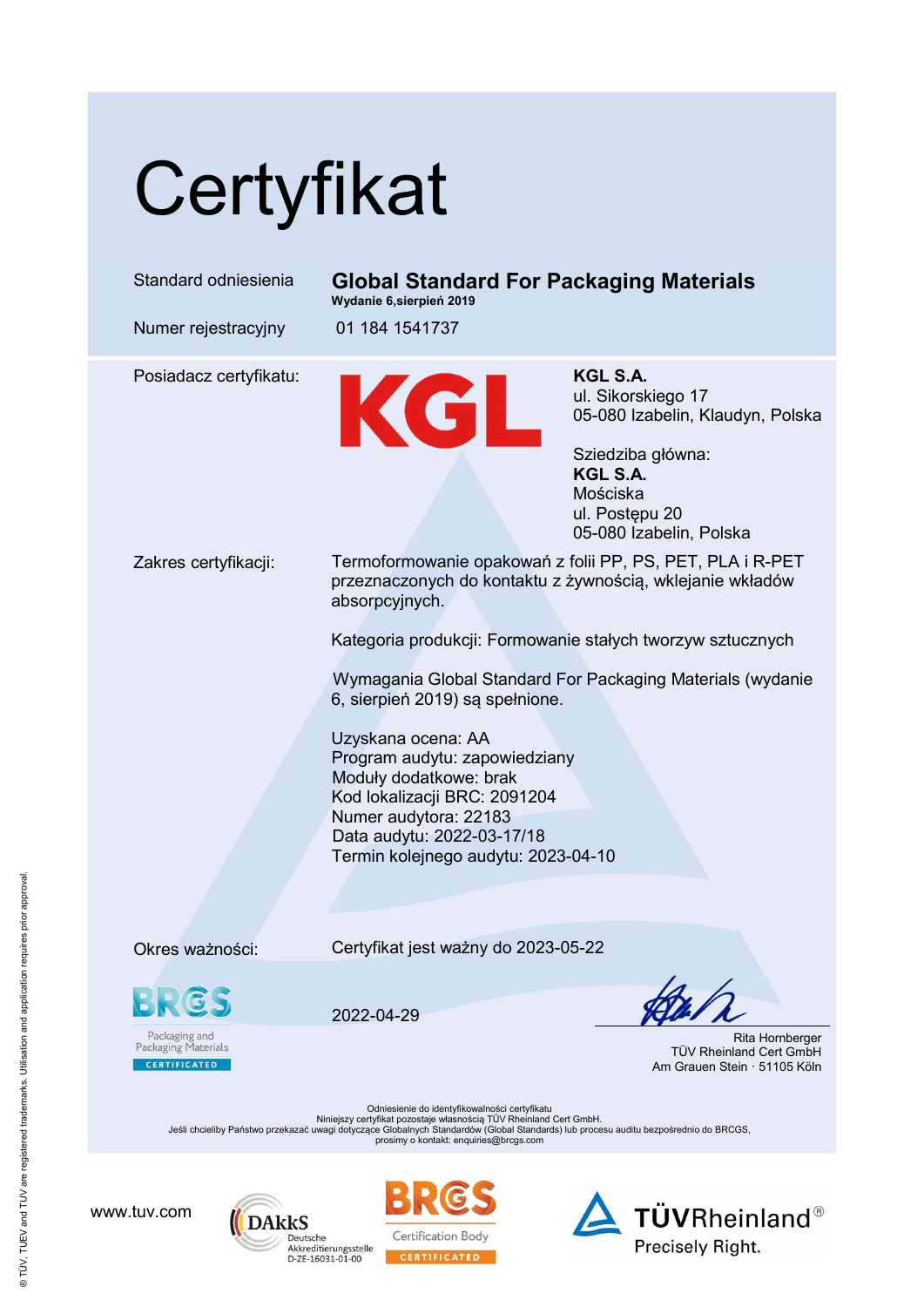## **Certificate**

## Standard Global Standard For Packaging Materials

Issue 6, August 2019

Certificate Registr. No. 01 184 1541737

Certificate Holder:<br>
M. Sikorsk ul. Sikorsk ul. Sikorsk 195-080 lzg ul. Sikorskiego 17 05-080 Izabelin, Klaudyn, Poland

Headquarters: KGL S.A. Mościska ul. Postępu 20 05-080 Izabelin, Poland

Scope: Thermoforming of packaging from PP, PS, PET, PLA and R-PET films intended for contact with food, gluing absorbent pads.

Manufacturing Category: Rigid plastics forming

The requirements of the BRC Global Standard for Packaging Materials (Issue 6, August 2019) are fulfilled.

Grade achieved: AA Audit program: announced Additional modules: no BRC site code: 2091204 Auditor number: 22183 Audit date(s): 2022-03-17/18 Due date of the subsequent audit: 2023-04-10

Validity: The certificate is valid until 2023-05-22

Packaging and<br>Packaging Materials **CERTIFICATED** 

2022-04-29

 Rita Hornberger TÜV Rheinland Cert GmbH Am Grauen Stein · 51105 Köln

Certificate traceability reference This certificate remains the property of TÜV Rheinland Cert GmbH If you would like to feed back comments on the Global Standards or the audit process directly to BRCGS, please contact enquiries@brcgs.com.